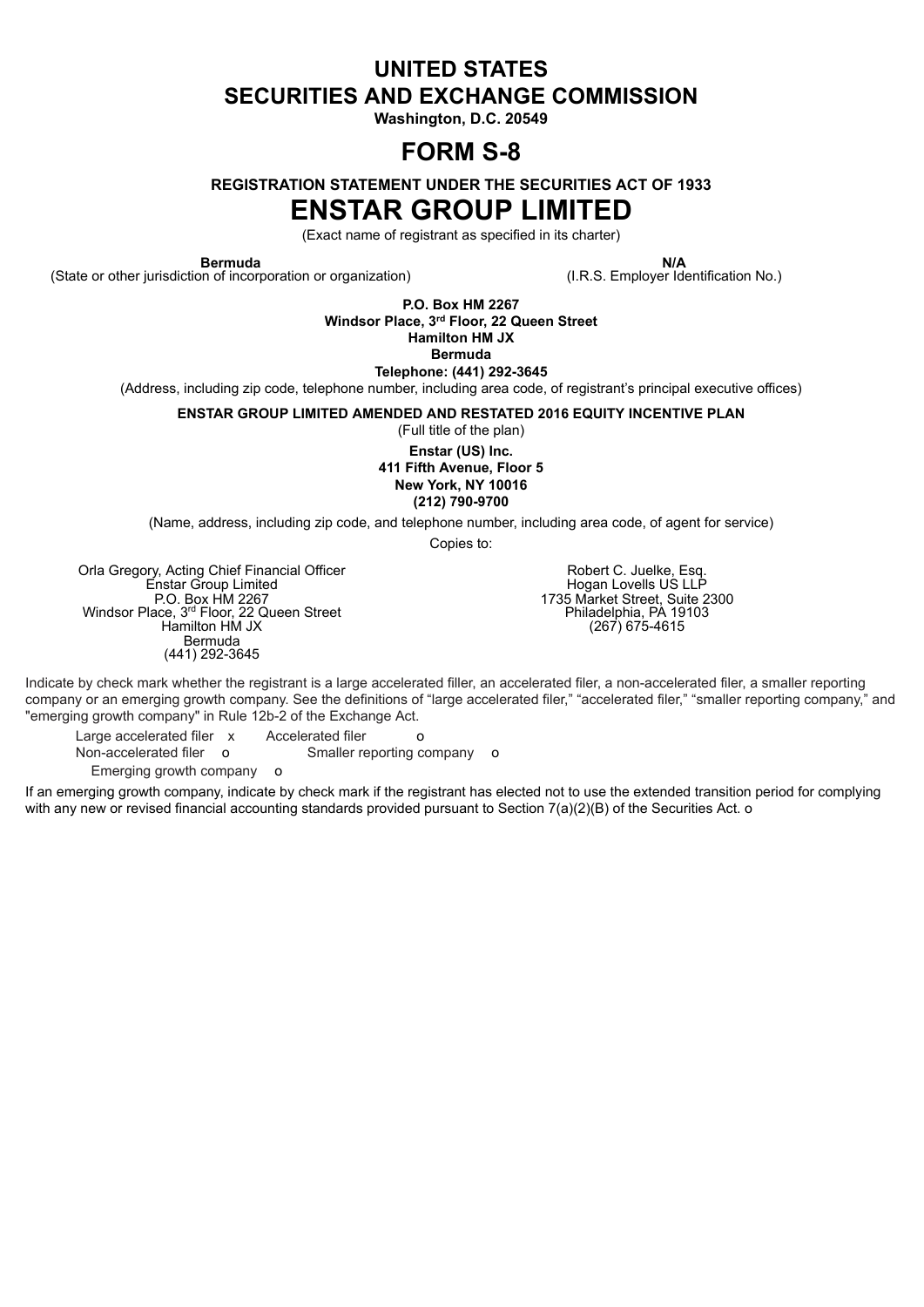## **EXPLANATORY NOTE**

# **REGISTRATION OF ADDITIONAL SHARES**

This Registration Statement on Form S-8 (this "Registration Statement") is filed by Enstar Group Limited (the "Company") to register an additional 400,000 ordinary shares of the Company (the "Shares") for issuance under the Enstar Group Limited Amended and Restated 2016 Equity Incentive Plan (the "Equity Plan"), which was amended on June 1, 2022 to increase the number of Shares for issuance thereunder, which amendment has been approved by the Company's shareholders.

Pursuant to the Registration Statements on Form S-8 (Nos. 333-212131 and 333-237259) filed with the Securities and Exchange Commission (the "Commission") on June 20, [2016](https://www.sec.gov/Archives/edgar/data/0001363829/000136382916000014/s-8.htm) and [March](https://www.sec.gov/Archives/edgar/data/0001363829/000136382920000065/s-8aandr2016eip.htm) 18, 2020, respectively (together, the "Prior Registration Statements"), the Company previously registered an aggregate of 774,024 Shares for issuance under the Equity Plan. The Company is filing this Registration Statement on Form S-8 to register 400,000 additional Shares reserved for issuance under the Equity Plan. Pursuant to General Instruction E of Form S-8, this Registration Statement hereby incorporates by reference the contents of the Prior Registration Statements, except to the extent supplemented, amended or superseded by the information set forth herein. The documents containing the information specified in Part I of Form S-8 will be sent or given to the persons participating in the Equity Plan, as specified by Rule 428(b)(1) under the Securities Act of 1933, as amended (the "Securities Act"). In accordance with the instructions to Part I of Form S-8, such documents will not be filed with the Commission either as part of this Registration Statement or as prospectuses or prospectus supplements pursuant to Rule 424 of the Securities Act. These documents and the documents incorporated by reference pursuant to Item 3 of Part II of this Registration Statement, taken together, constitute the prospectus as required by Section 10(a) of the Securities Act.

2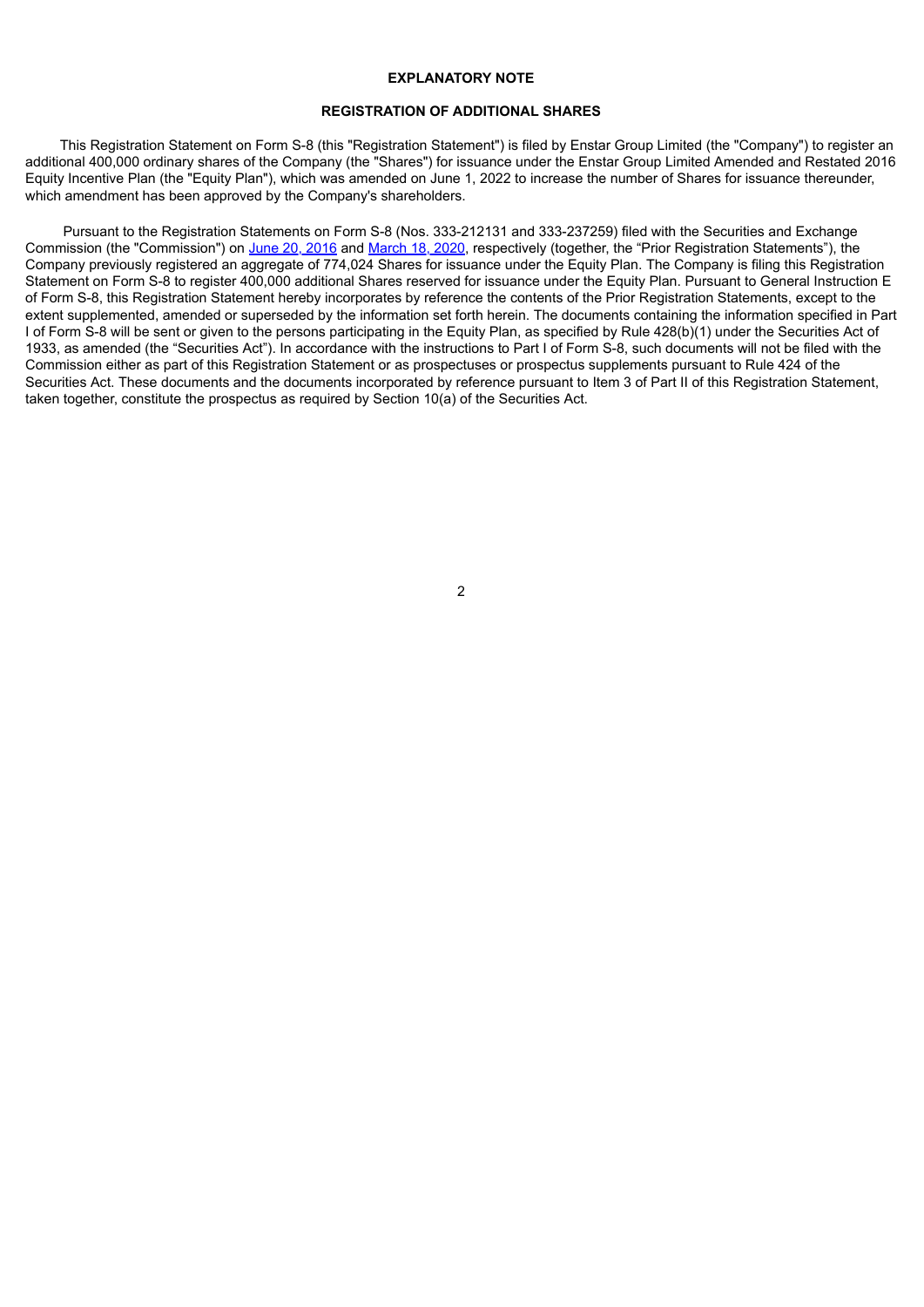#### **PART II**

# **INFORMATION REQUIRED IN THE REGISTRATION STATEMENT**

#### **Item 3. Incorporation of Documents by Reference**

There are hereby incorporated by reference into this Registration Statement the following documents and information heretofore filed with the the Commission by Enstar Group Limited (the "Company", the "Registrant", "Enstar" or "we", "us" and "our"):

- (1) the Registrant's Annual Report on [Form](https://www.sec.gov/ix?doc=/Archives/edgar/data/1363829/000136382922000045/esgr-20211231.htm) 10-K for the fiscal year ended December 31, 2021, filed with the Commission on February 24, 2022 (the "2021 Annual Report");
- (2) the Registrant's Quarterly Report on [Form](https://www.sec.gov/ix?doc=/Archives/edgar/data/1363829/000136382922000113/esgr-20220331.htm) 10-Q for the fiscal quarter ended March 31, 2022, filed with the Commission on May 5,  $2022$
- (3) the Registrant's Current Reports on Form 8-K, filed with the Commission on [January](https://www.sec.gov/ix?doc=/Archives/edgar/data/0001363829/000136382922000028/esgr-20220114.htm) 10, 20[22](https://www.sec.gov/ix?doc=/Archives/edgar/data/0001363829/000136382922000041/esgr-20220217.htm), January 14, 2022, [February](https://www.sec.gov/ix?doc=/Archives/edgar/data/0001363829/000136382922000041/esgr-20220217.htm) 22, [2022](https://www.sec.gov/ix?doc=/Archives/edgar/data/0001363829/000136382922000041/esgr-20220217.htm), [March](https://www.sec.gov/ix?doc=/Archives/edgar/data/0001363829/000136382922000059/esgr-20220315.htm) [21,](https://www.sec.gov/ix?doc=/Archives/edgar/data/0001363829/000136382922000059/esgr-20220315.htm) [2022,](https://www.sec.gov/ix?doc=/Archives/edgar/data/0001363829/000136382922000059/esgr-20220315.htm) May 5, [2022,](https://www.sec.gov/ix?doc=/Archives/edgar/data/0001363829/000136382922000114/esgr-20220505.htm) May 11, [2022](https://www.sec.gov/ix?doc=/Archives/edgar/data/0001363829/000136382922000121/esgr-20220509.htm) and [June](https://www.sec.gov/ix?doc=/Archives/edgar/data/1363829/000136382922000138/esgr-20220601.htm) 1, [2022](https://www.sec.gov/ix?doc=/Archives/edgar/data/1363829/000136382922000138/esgr-20220601.htm);
- (4) the information specifically incorporated by reference into the 2021 Annual Report from the Registrant's definitive proxy statement filed on April 21, [2022](https://www.sec.gov/Archives/edgar/data/1363829/000136382922000103/esgr-202261xdef14a.htm); and
- (5) the description of the Registrant's share capital contained in **[Exhibit](https://www.sec.gov/Archives/edgar/data/1363829/000136382920000039/a2019q4-exx47descripti.htm) 4.7** of the Registrant's Annual Report on Form 10-K for the fiscal year ended December 31, 2019, which updated the description thereof contained in Exhibit 99.1 of the Registrant's Current Report on Form 8-K, filed with the Commission on June 17, 2016, including any amendment thereto or report filed for the purpose of updating such description.

In addition, each document filed by the Registrant pursuant to Sections 13(a), 13(c), 14 and 15(d) of the Securities Exchange Act of 1934, as amended (the "Exchange Act") after the date hereof and prior to the filing of a post-effective amendment that indicates that all securities offered hereunder have been sold or that deregisters all securities then remaining unsold under this registration statement, shall be deemed to be incorporated by reference herein and to be part hereof from the date of filing of such documents, except as to any portion of any future documents that is deemed furnished and not deemed filed under such provisions

Any statement contained herein or in a document incorporated herein by reference shall be deemed to be modified or superseded for purposes hereof to the extent that a statement contained herein or in any other subsequently filed document incorporated herein by reference modifies or supersedes such statement. Any such statement so modified or superseded shall not be deemed, except as so modified or superseded, to constitute a part hereof.

## **Item 6. Indemnification of Directors and Officers**

Section 98 of the Bermuda Companies Act of 1981, as amended (the "Act"), provides generally that a Bermuda company may indemnify its directors, officers and auditors against any liability that by virtue of any rule of law would otherwise be imposed on them in respect of any negligence, default, breach of duty or breach of trust, except in cases where such liability arises from the fraud or dishonesty of which such director, officer or auditor may be guilty in relation to the company. Section 98 further provides that a Bermuda company may indemnify its directors, officers and auditors against any liability incurred by them in defending any proceedings, whether civil or criminal, in which judgment is awarded in their favor or in which they are acquitted or granted relief by the Supreme Court of Bermuda pursuant to Section 281 of the Act.

Section 53 of our Sixth Amended and Restated Bye-laws (our "Bye-laws") provides that all of our directors and officers will be indemnified and held harmless out of our assets from and against all losses incurred by such persons in connection with the execution of their duties as directors and officers, except that such indemnity will not extend to any matter in which such person is found, in a final judgment or decree not subject to appeal, to have committed fraud or dishonesty. In addition, our Bye-laws provide that each shareholder waives any claim, whether individually or on behalf of Enstar, against any director or officer on account of any action taken by such director or officer, or the failure of such director or officer to take any action in the performance of his duties with or for us or any of our subsidiaries, provided that such waiver shall not extend to any matter in respect of any fraud or dishonesty which may attach to such director or officer.

We also have entered into indemnification agreements with our directors and certain officers, which provide, among other things, that we will, to the extent permitted by applicable law, indemnify and hold harmless each indemnitee if, by reason of such indemnitee's status as one of our directors or officers, such indemnitee was, is or is threatened to be made a party or participant in any threatened, pending or completed proceeding, whether of a civil,

3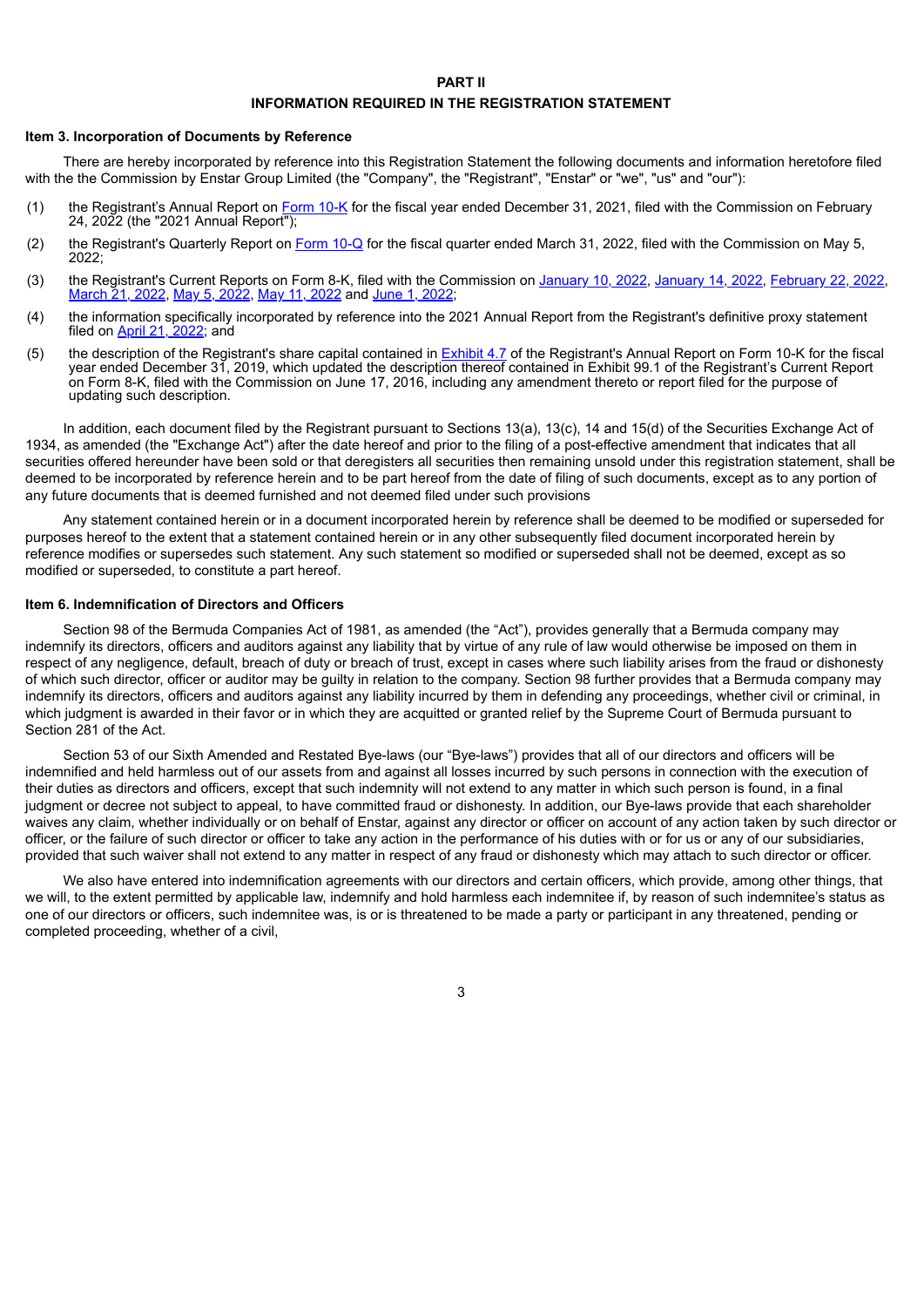criminal, administrative, regulatory or investigative nature, against all judgments, penalties, fines, excise taxes, interest and amounts paid in settlement and incurred by such indemnitee in connection with such proceeding. In addition, each indemnification agreement provides for the advancement of expenses incurred by the indemnitee in connection with any proceeding covered by the agreement, subject to certain exceptions. None of the indemnification agreements preclude any other rights to indemnification or advancement of expenses to which the indemnitee may be entitled, including but not limited to, any rights arising under our governing documents or any other agreement, any vote of our shareholders or any applicable law.

We have entered into employment agreements with our executive officers, each agreement containing provisions requiring us to indemnify and defend these executive officers to the fullest extent permitted by law and under our governing documents.

Section 98A of the Act permits us to purchase and maintain insurance for the benefit of any officer or director in respect of any loss or liability attaching to him in respect of any negligence, default, breach of duty or trust, whether or not we may otherwise indemnify such officer or director. We have purchased and maintain a directors' and officers' liability policy for such purpose.

From and after January 31, 2007, which was the effective time of our merger with The Enstar Group, Inc., we agreed to indemnify and hold harmless all past and present directors, officers, employees and agents of The Enstar Group, Inc. and its subsidiaries before the consummation of the merger for losses in connection with any action arising out of or pertaining to acts or omissions, or alleged acts or omissions, by them in their capacities as such at or before the effective time of the merger. We will indemnify or advance expenses to such persons to the same extent such persons were indemnified or had the right to advancement of expenses under The Enstar Group, Inc.'s articles of incorporation, bylaws and indemnification agreements, if any, as these documents existed on the date of the merger, and to the fullest extent permitted by law.

#### **Item 8. Exhibits**

Refer to the Exhibit Index attached hereto, which is incorporated herein by reference.

#### **Item 9. Undertakings**

The undersigned Registrant hereby undertakes:

(a)(1) To file, during any period in which offers or sales are being made, a post-effective amendment to this Registration Statement:

(i) To include any prospectus required by Section 10(a)(3) of the Securities Act;

(ii) To reflect in the prospectus any facts or events arising after the effective date of this Registration Statement (or the most recent post-effective amendment thereof) which, individually or in the aggregate, represent a fundamental change in the information set forth in this Registration Statement. Notwithstanding the foregoing, any increase or decrease in volume of securities offered (if the total dollar value of securities offered would not exceed that which was registered) and any deviation from the low or high end of the estimated maximum offering range may be reflected in the form of prospectus filed with the Commission pursuant to Rule 424(b) if, in the aggregate, the changes in volume and price represent no more than 20% change in the maximum aggregate offering price set forth in the "Calculation of Registration Fee" table in the effective registration statement;

(iii) To include any material information with respect to the plan of distribution not previously disclosed in the registration statement or any material change to such information in the registration statement:

*provided, however*, that paragraphs (1)(i) and (1)(ii) do not apply if the information required to be included in a post-effective amendment by those paragraphs is contained in reports filed with or furnished to the Commission by the Registrant pursuant to Section 13 or Section 15(d) of the Exchange Act that are incorporated by reference in this Registration Statement.

(2) That, for the purpose of determining any liability under the Securities Act, each such post-effective amendment shall be deemed to be a new registration statement relating to the securities offered therein, and the offering of such securities at that time shall be deemed to be the initial bona fide offering thereof.

(3) To remove from registration by means of a post-effective amendment any of the securities being registered which remain unsold at the termination of the offering.

(b) That, for purposes of determining any liability under the Securities Act, each filing of the Registrant's annual report pursuant to Section 13(a) or Section 15(d) of the Exchange Act that is incorporated by reference in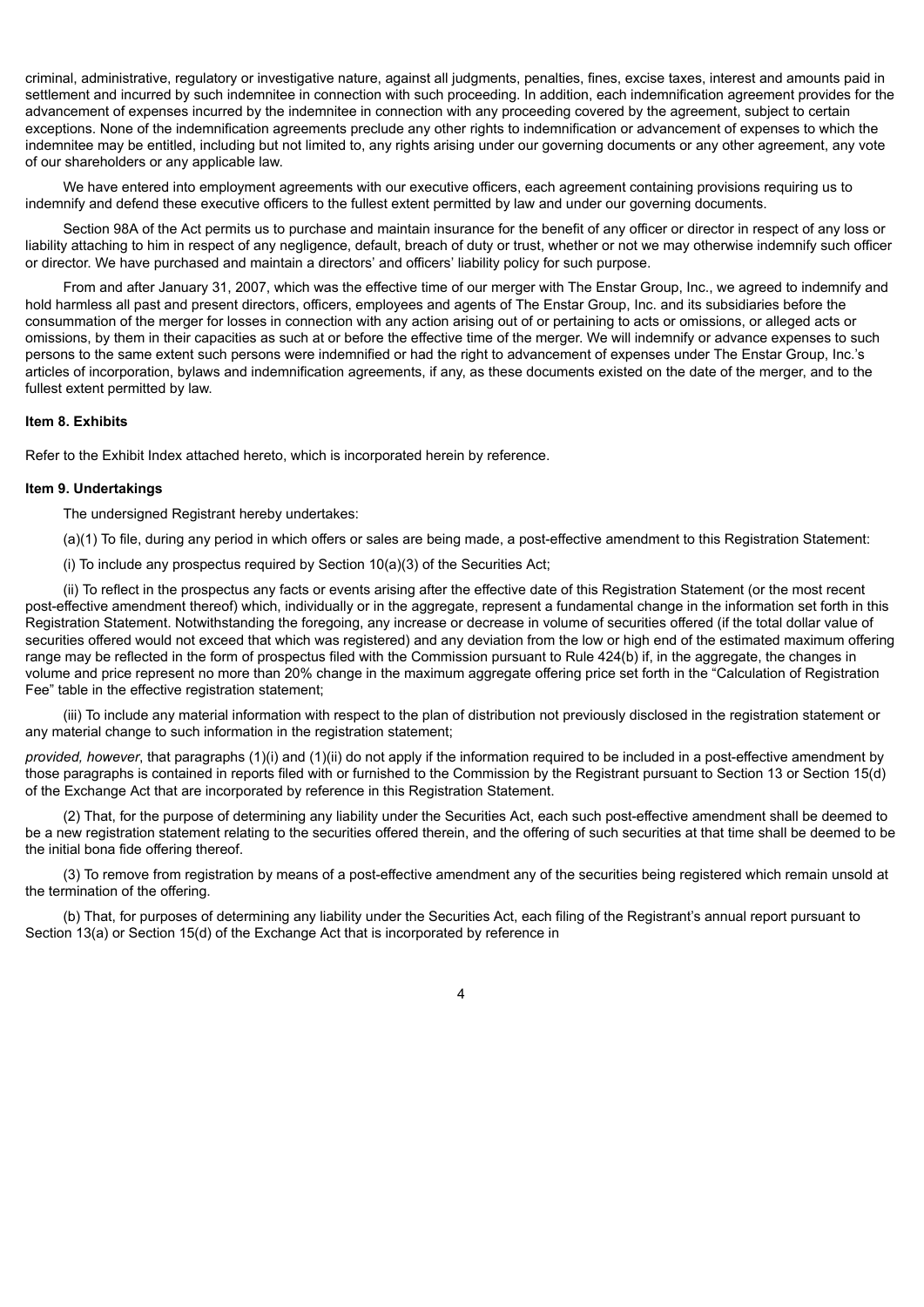this Registration Statement shall be deemed to be a new registration statement relating to the securities offering herein, and the offering of such securities at that time shall be deemed to be the initial bona fide offering thereof.

(h) Insofar as indemnification for liabilities arising under the Securities Act may be permitted to directors, officers and controlling persons of the Registrant pursuant to the foregoing provisions, or otherwise, the Registrant has been advised that in the opinion of the Commission such indemnification is against public policy as expressed in the Securities Act and is, therefore, unenforceable. In the event that a claim for indemnification against such liabilities (other than the payment by the Registrant of expenses incurred or paid by a director, officer or controlling person of the Registrant in the successful defense of any action, suit or proceeding) is asserted by such director, officer or controlling person in connection with the securities being registered, the Registrant will, unless in the opinion of its counsel the matter has been settled by controlling precedent, submit to a court of appropriate jurisdiction the question whether such indemnification by it is against public policy as expressed in the Securities Act and will be governed by the final adjudication of such issue.

#### Exhibit

Number Description of Document

- [4.1](https://www.sec.gov/Archives/edgar/data/1363829/000136382922000138/exhibit101-2016equityplana.htm) Enstar Group Limited Amended and Restated 2016 Equity Incentive Plan, as amended (incorporated by reference to Exhibit 10.1 to the Company's Form 8-K filed on June 1, 2022).
- [5.1\\*](#page-9-0) Opinion of Conyers Dill & Pearman, Bermuda counsel, regarding legality of securities.

[23.1\\*](#page-11-0) Consent of KPMG

- [23.2\\*](#page-9-0) Consent of Conyers Dill & Pearman, Bermuda counsel (included in Exhibit 5.1).
- [24.1\\*](#page-4-0) Powers of Attorney (included on signature page).
- [107\\*](#page-8-0) Filing Fee Table

<span id="page-4-0"></span>\* Filed herewith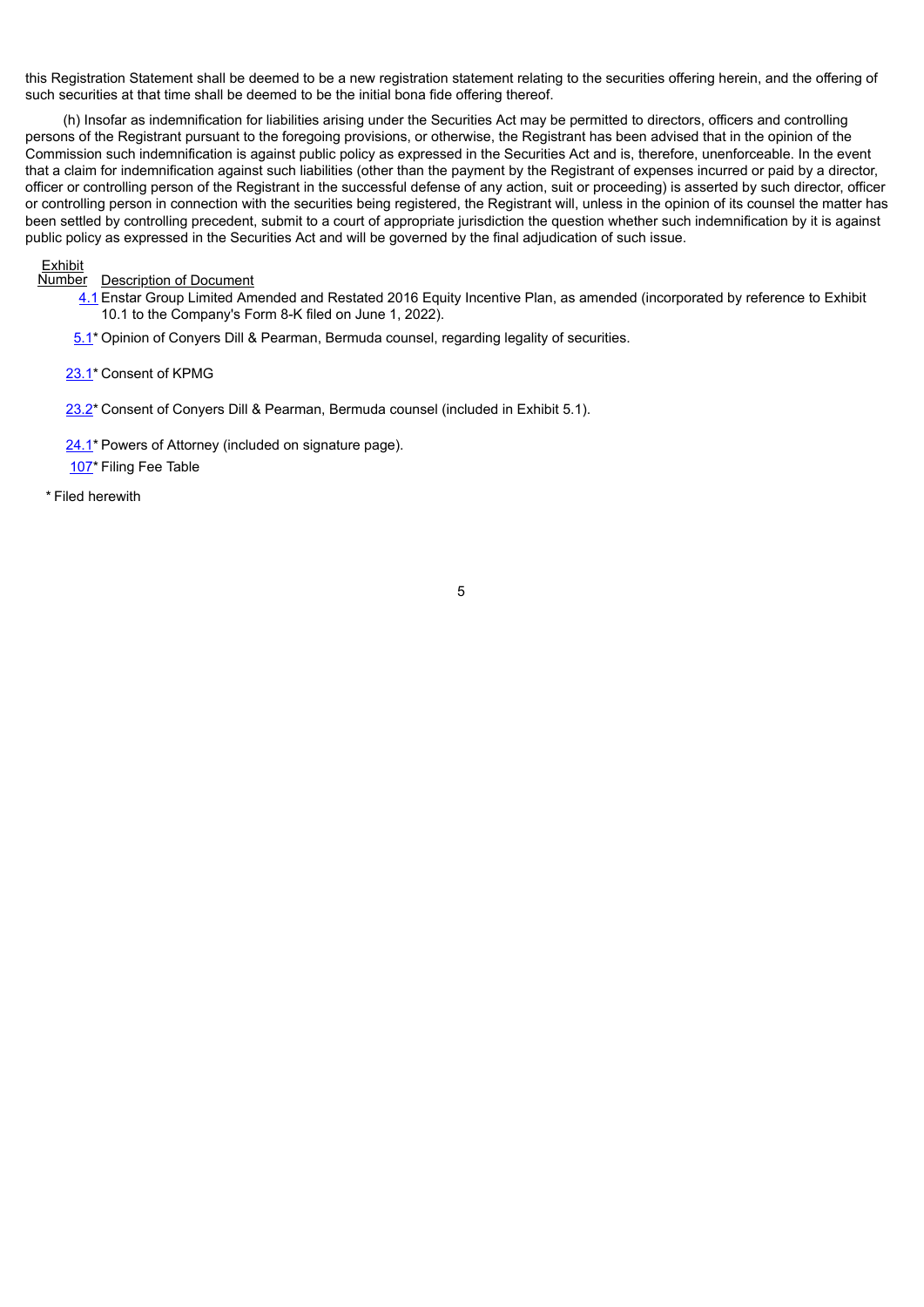## **SIGNATURES**

Pursuant to the requirements of the Securities Act, as amended, the Registrant certifies that it has reasonable grounds to believe that it meets all of the requirements for filing on Form S-8 and has duly caused this Registration Statement to be signed on its behalf by the undersigned, thereunto duly authorized, in the City of Hamilton, Bermuda, on this 13th day of June 2022.

#### ENSTAR GROUP LIMITED

By: /s/ Orla Gregory

Orla Gregory Acting Chief Financial Officer and Chief Operating Officer

# **POWER OF ATTORNEY**

KNOW ALL PERSONS BY THESE PRESENTS, that each person whose signature appears below constitutes and appoints Orla Gregory and Paul O'Shea, and each of them, his or her true and lawful attorneys-in-fact and agents, with full power of substitution and resubstitution for him or her and in his or her name, place and stead, in any and all capacities, to sign, execute and file this Registration Statement and any amendments (including, without limitation, post-effective amendments) to this Registration Statement, and to file the same, with all exhibits thereto and all documents required to be filed with respect therewith, with the Securities and Exchange Commission or any regulatory authority, granting unto such attorneys-in-fact and agents full power and authority to do and perform each and every act and thing requisite and necessary to be done in connection therewith and about the premises in order to effectuate the same as fully to all intents and purposes as he or she might or could do if personally present, hereby ratifying and confirming all that such attorneys-in-fact and agents or his or their substitute or substitutes, may lawfully do or cause to be done.

Pursuant to the requirements of the Securities Act of 1933, as amended, this Registration Statement has been signed by the following persons in the capacities indicated on this 13th day of June 2022.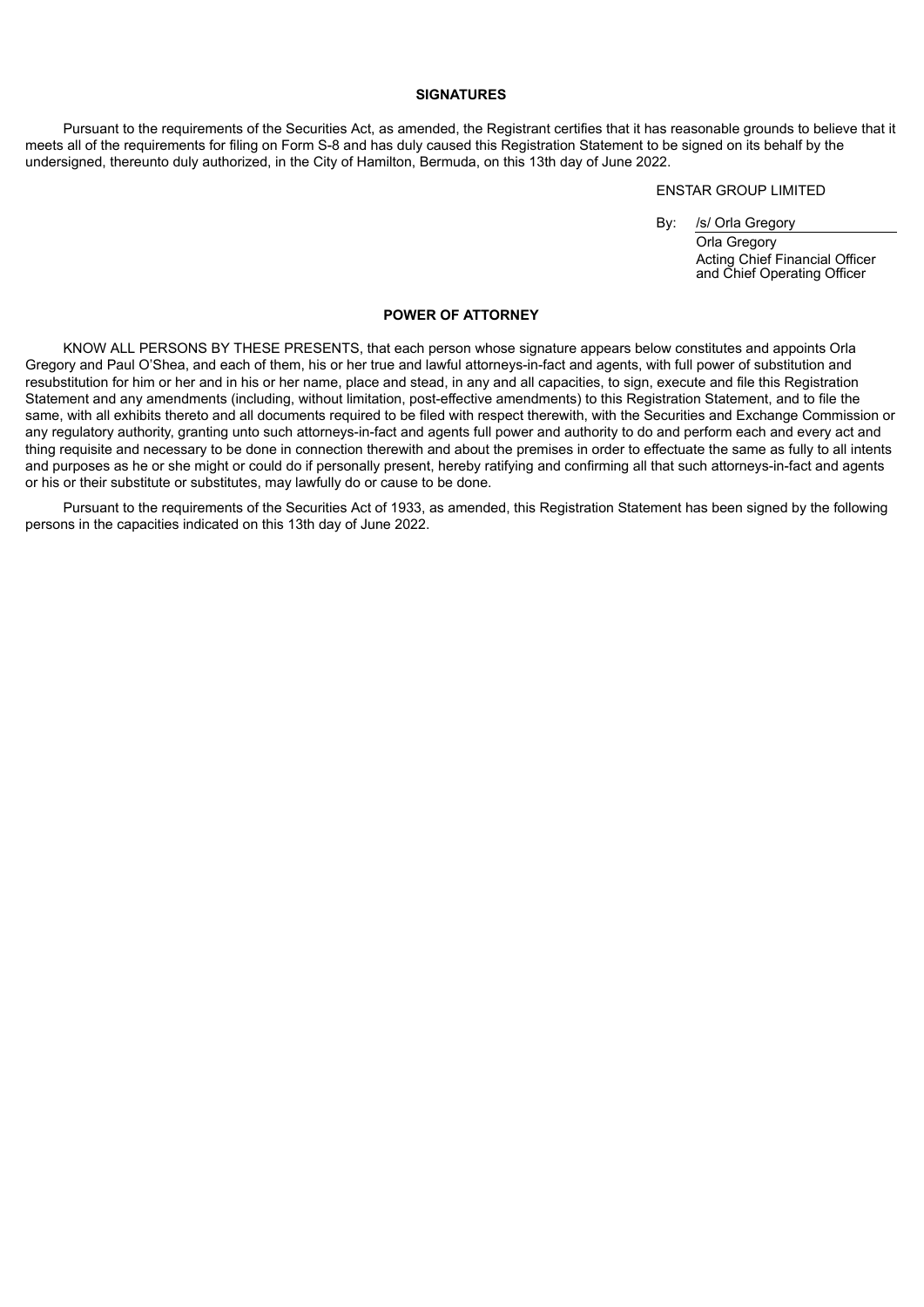# /s/ Dominic Silvester /s/ Orla Gregory

#### Dominic Silvester Chief Executive Officer and Director

Michael P. Murphy Deputy Chief Financial Officer (signing in his capacity as principal accounting officer)

Paul O'Shea President, Director

/s/ Sharon A. Beesley /s/ James D. Carey Sharon A. Beesley Director

Susan L. Cross **Director** 

/s/ W. Myron Hendry **by a strategier of the strategier of the strategier of the strategier of the strategier of the strategier of the strategier of the strategier of the strategier of the strategier of the strategier of th** 

W. Myron Hendry Director

/s/ Poul A. Winslow

Poul A. Winslow **Director** 

Orla Gregory Acting Chief Financial Officer, Chief Operating Officer, and Director (signing in her capacity as principal financial officer)

/s/ Michael P. Murphy /s/ Robert J. Campbell

Robert J. Campbell Chairman and Director

# /s/ Paul O'Shea /s/ B. Frederick Becker

B. Frederick Becker **Director** 

James D. Carey

Director

/s/ Susan L. Cross /s/ Susan L. Cross /s/ Hans-Peter Gerhardt Hans-Peter Gerhardt

**Director** 

Hitesh Patel Director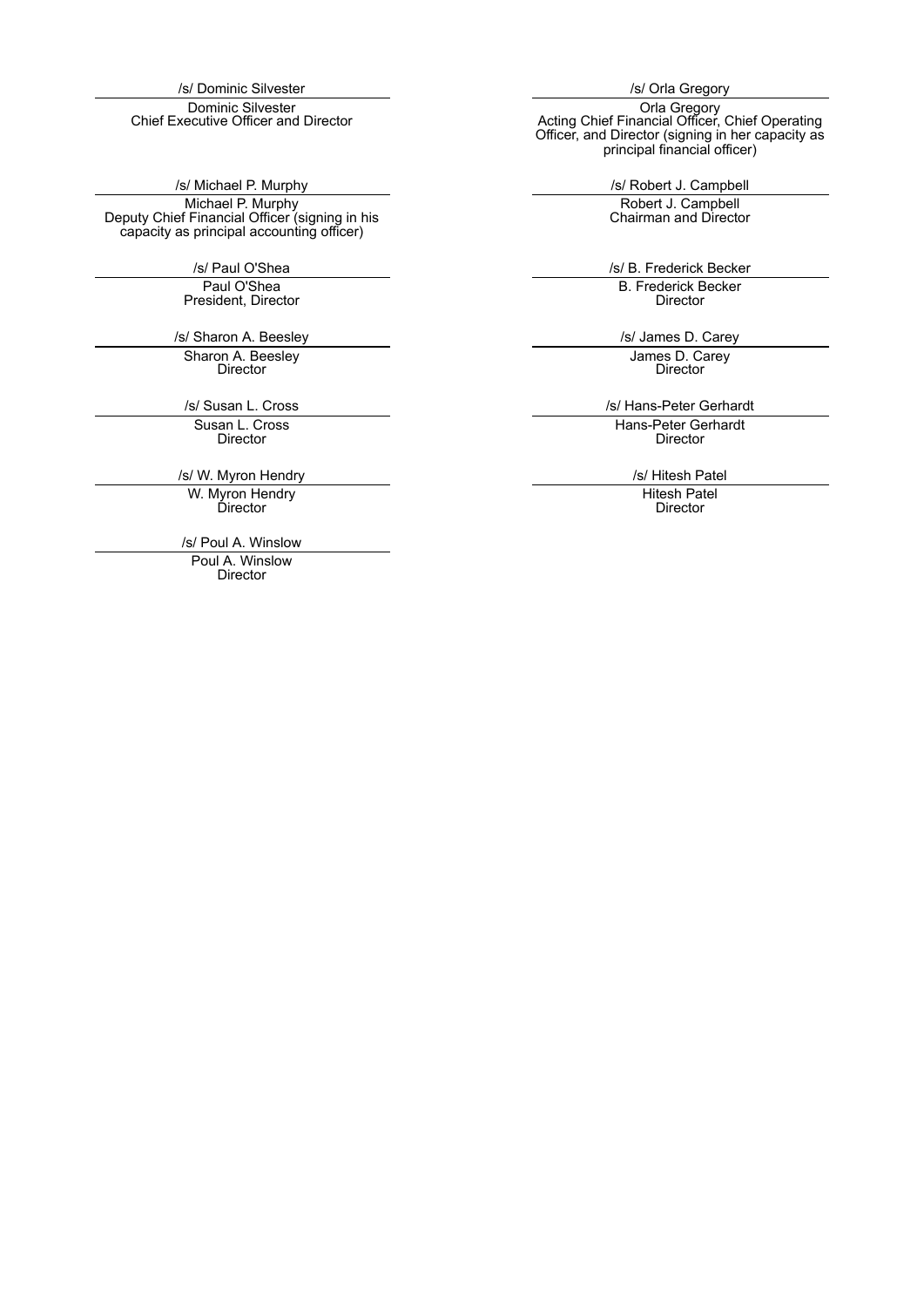# **SIGNATURE OF AUTHORIZED REPRESENTATIVE IN THE UNITED STATES**

Pursuant to the requirements of the Securities Act, the undersigned, the duly authorized representative in the United States of the Registrant, has signed this Registration Statement on this 13th day of June 2022.

> ENSTAR (US) INC. AUTHORIZED U.S. REPRESENTATIVE By: /s/ Richard Seelinger Richard Seelinger Chief Executive Officer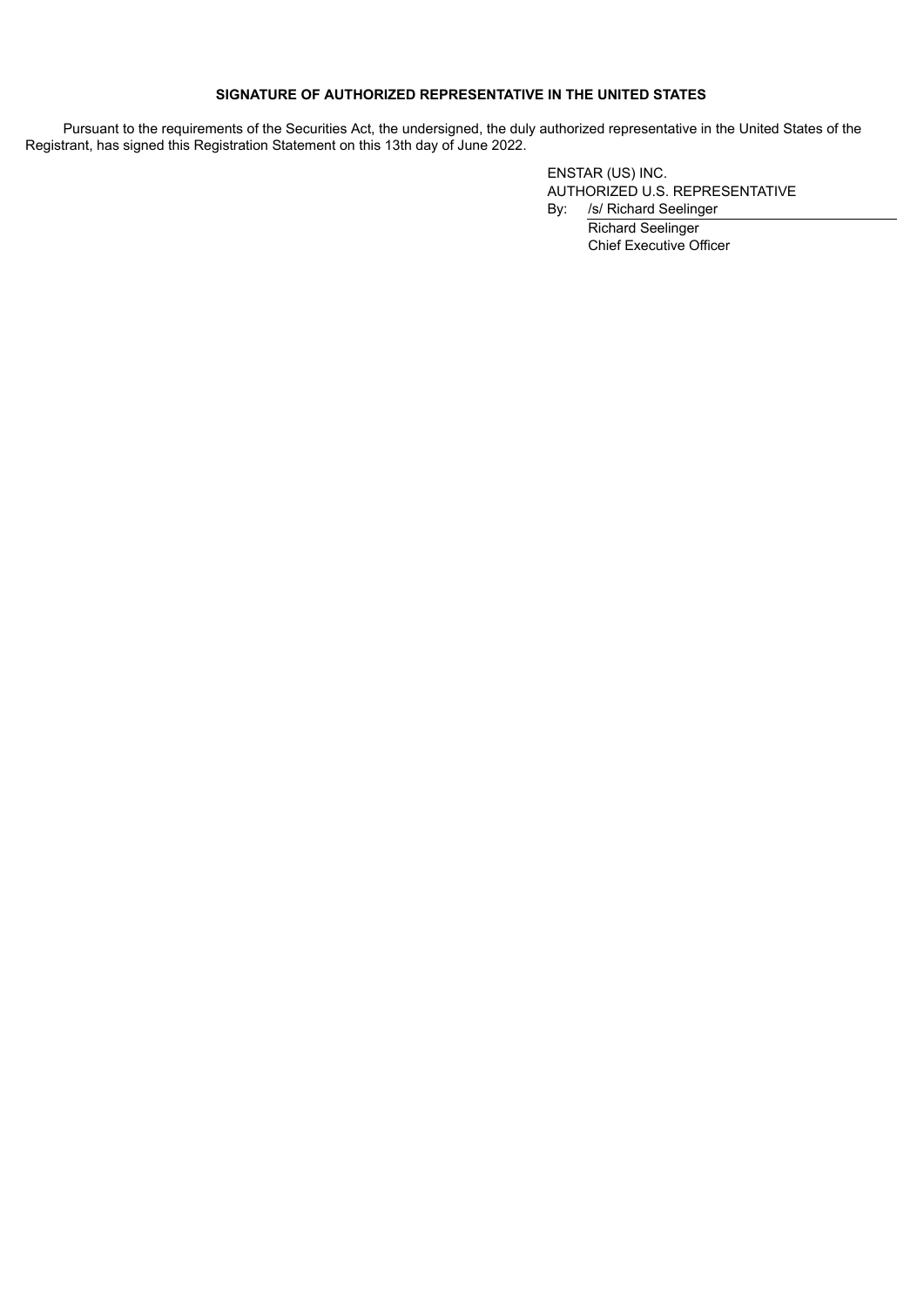**Exhibit 107**

# **Calculation of Filing Fee Tables**

# **Form S-8**

(Form type)

#### **Enstar Group Limited**

(Exact name of registrant as specified in its charter)

### **Table 1 – Newly Registered Securities**

<span id="page-8-0"></span>

| Security Type                                             | <b>Security Class Title</b>                  | Fee Calculation Rule<br>(3) | Amount<br>Registered (1) | Proposed Maximum<br>Offering Price Per Unit (3) Offering Price (3) | Maximum Aggregate | Fee Rate  | Amount of Registration<br>Fee $(3)$ |
|-----------------------------------------------------------|----------------------------------------------|-----------------------------|--------------------------|--------------------------------------------------------------------|-------------------|-----------|-------------------------------------|
| Equity                                                    | <b>Ordinary Shares</b><br>(\$1.00 par value) | Other                       | 400,000 (2)              | \$215.91                                                           | \$86,364,000.00   | 0.0000927 | \$8,005.94                          |
| <b>Total Offering Amounts</b><br><b>Total Fee Offsets</b> |                                              |                             |                          |                                                                    | \$86.364.000.00   |           | \$8,005.94<br>$- -$                 |
| Net Fee Due                                               |                                              |                             |                          |                                                                    |                   |           | \$8,005.94                          |

(1) Pursuant to Rule 416(a) of the Securities Act of 1933, as amended (the "Securities Act"), this Registration Statement shall also cover any additional ordinary shares that become issuable under the Enstar Group Limited Amended and Restated 2016 Equity Incentive Plan, as adopted on June 14, 2016, amended and restated on November 25, 2019 and amended on June 1, 2022 (such plan, as amended on June 1, 2022, the "Equity Plan"), by reason of any stock dividend, stock split, recapitalization or other similar transaction effected without receipt of consideration that increases the number of outstanding ordinary shares.

(2) Represents 400,000 additional ordinary shares reserved for issuance under the Equity Plan. See "Explanatory Note" in this Registration Statement for additional information.

(3) Estimated in accordance with Rule 457(c) and (h)(1) under the Securities Act, the proposed maximum offering price per share, proposed maximum aggregate offering price and the amount of the registration fee are based upon the average of the high and low prices reported on The Nasdaq Global Select Market on June 10, 2022.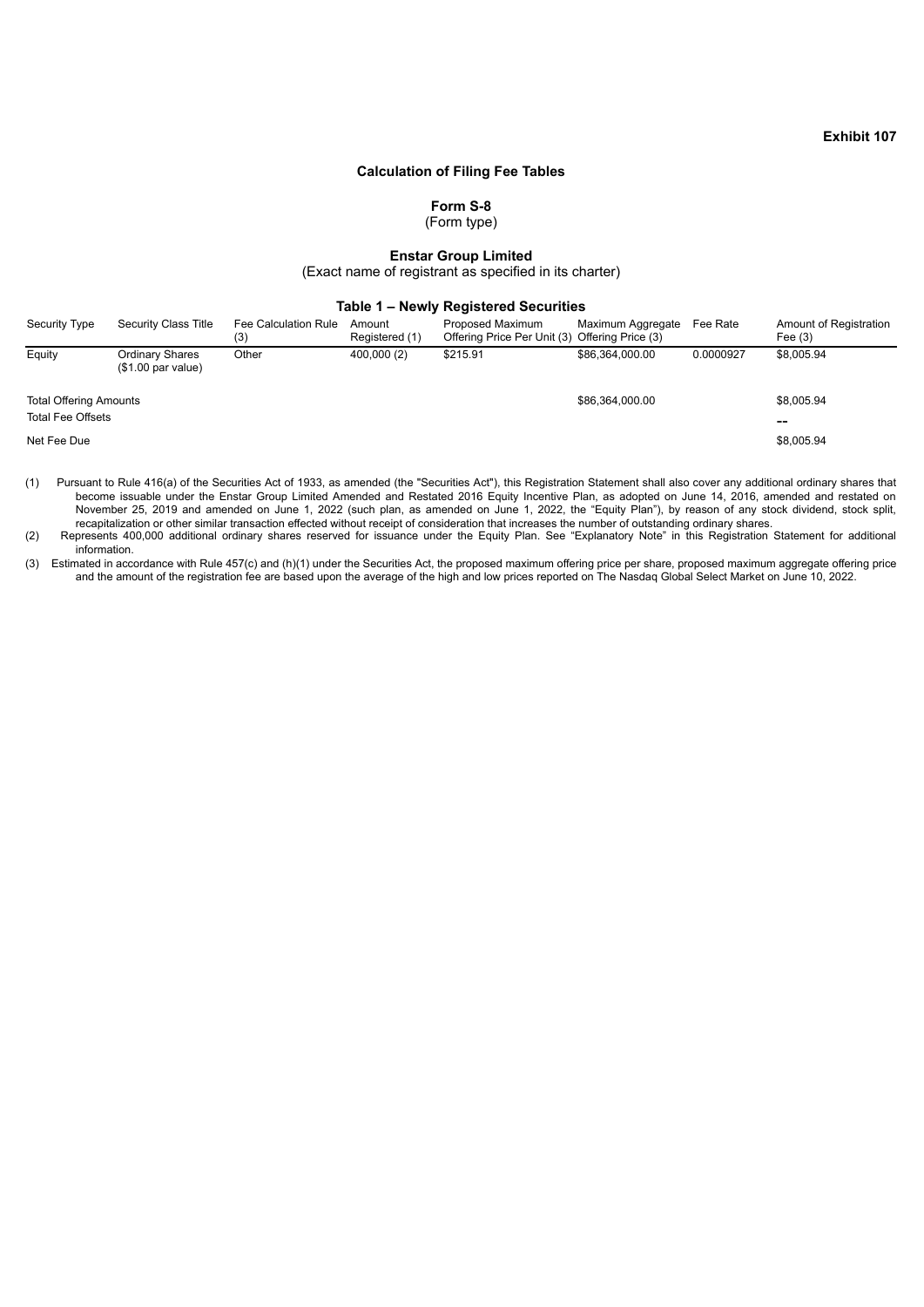#### [Conyers Dill & Pearman Limited Letterhead]

<span id="page-9-0"></span>June 13, 2022

Enstar Group Limited Windsor Place, 3rd Floor 22 Queen Street Hamilton HM 11 Bermuda

Dear Sirs

#### **Re: Enstar Group Limited (the "Company")**

We have acted as special Bermuda legal counsel to the Company in connection with a registration statement on Form S-8 filed with the Securities and Exchange Commission (the "Commission") on June 13, 2022 (the "Registration Statement", which term does not include any other document or agreement whether or not specifically referred to therein or attached as an exhibit or schedule thereto) relating to the registration under the United States Securities Act of 1933, as amended, (the "Securities Act") of 400,000 ordinary shares, par value US\$1.00 per share (the "Ordinary Shares"), issuable pursuant to the Enstar Group Limited Amended and Restated Equity Incentive Plan (the "Plan", which term does not include any other document or agreement whether or not specifically referred to therein or attached as an exhibit or schedule thereto).

For the purposes of giving this opinion, we have examined copies of the Registration Statement and the Plan. We have also reviewed the memorandum of association and the bye-laws of the Company, each certified by the Assistant Secretary of the Company on June 13, 2022, minutes of a meeting of its directors held on February 16, 2022 and minutes of a meeting of its members held on June 1, 2022 (together, the "Resolutions"), certified by the Secretary of the Company dated on June 13, 2022 and such other documents and made such enquires as to questions of law as we have deemed necessary in order to render the opinion set forth below.

We have assumed (a) the genuineness and authenticity of all signatures and the conformity to the originals of all copies (whether or not certified) of all documents examined by us and the authenticity and completeness of the originals from which such copies were taken, (b) that where a document has been examined by us in draft form, it will be or has been executed and/or filed in the form of that draft, and where a number of drafts of a document have been examined by us all changes thereto have been marked or otherwise drawn to our attention, (c) the accuracy and completeness of all factual representations made in the Registration Statement, the Plan and other documents reviewed by us, (d) that the Resolutions were passed at one or more duly convened, constituted and quorate meetings, or by unanimous written resolutions, remain in full force and effect and have not been rescinded or amended, (e) that there is no provision of the law of any jurisdiction, other than Bermuda, which would have any implication in relation to the opinions expressed herein, (f) to the extent that the United States Internal Revenue Code of 1986 (the "Code") applies, the validity and binding effect under the Code of the Plan in accordance with its terms; (g) that there is no provision of any award agreement which would have any implication in relation to the opinions expressed herein; (h) that, upon the issue of any Ordinary Shares, the Company will receive consideration for the full issue price thereof which shall be equal to at least the par value thereof, (i) that on the date of issuance of any of the Ordinary Shares the Company will have sufficient authorised but unissued Ordinary Shares, (j) that on the date of issuance of any award under the Plan, the Company will be able to pay its liabilities as they become due; (k) that the Company's shares will be listed on an appointed stock exchange, as defined in the Companies Act 1981, as amended, and the general permission issued by the Bermuda Monetary Authority dated June 1, 2005 will not have been revoked or amended at the time of issuance of any Ordinary Shares.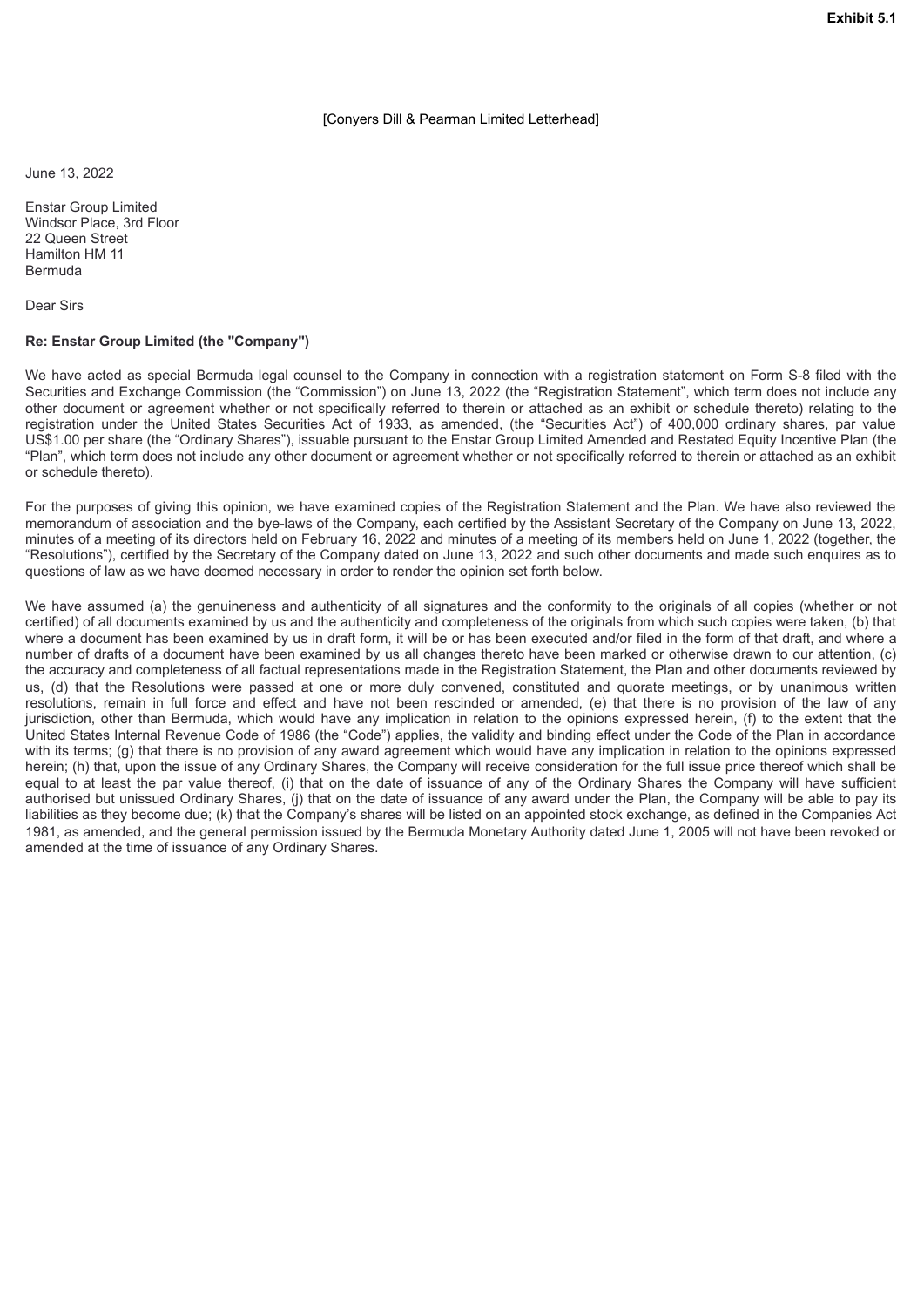We express no opinion with respect to the issuance of shares pursuant to any provision of the Plan that purports to obligate the Company to issue shares following the commencement of a winding up or liquidation. We have made no investigation of and express no opinion in relation to the laws of any jurisdiction other than Bermuda. This opinion is to be governed by and construed in accordance with the laws of Bermuda and is limited to and is given on the basis of the current law and practice in Bermuda. This opinion is issued solely for the purposes of the filing of the Registration Statement and the issuance of the Ordinary Shares by the Company pursuant to the Plan and is not to be relied upon in respect of any other matter.

On the basis of, and subject to, the foregoing, we are of the opinion that:

- 1. The Company is duly incorporated and existing under the laws of Bermuda in good standing (meaning solely that it has not failed to make any filing with any Bermuda government authority or to pay any Bermuda government fees or tax which would make it liable to be struck off the Register of Companies and thereby cease to exist under the laws of Bermuda).
- 2. When issued and paid for in accordance with the terms of the Plan, the Ordinary Shares will be validly issued, fully paid and nonassessable (which term means when used herein that no further sums are required to be paid by the holders thereof in connection with the issue of such shares).

We consent to the filing of this opinion as an exhibit to the Registration Statement. In giving such consent, we do not hereby admit that we are experts within the meaning of Section 11 of the Securities Act or that we are in the category of persons whose consent is required under Section 7 of the Securities Act or the Rules and Regulations of the Commission promulgated thereunder.

Yours faithfully,

/s/ Conyers Dill & Pearman Limited